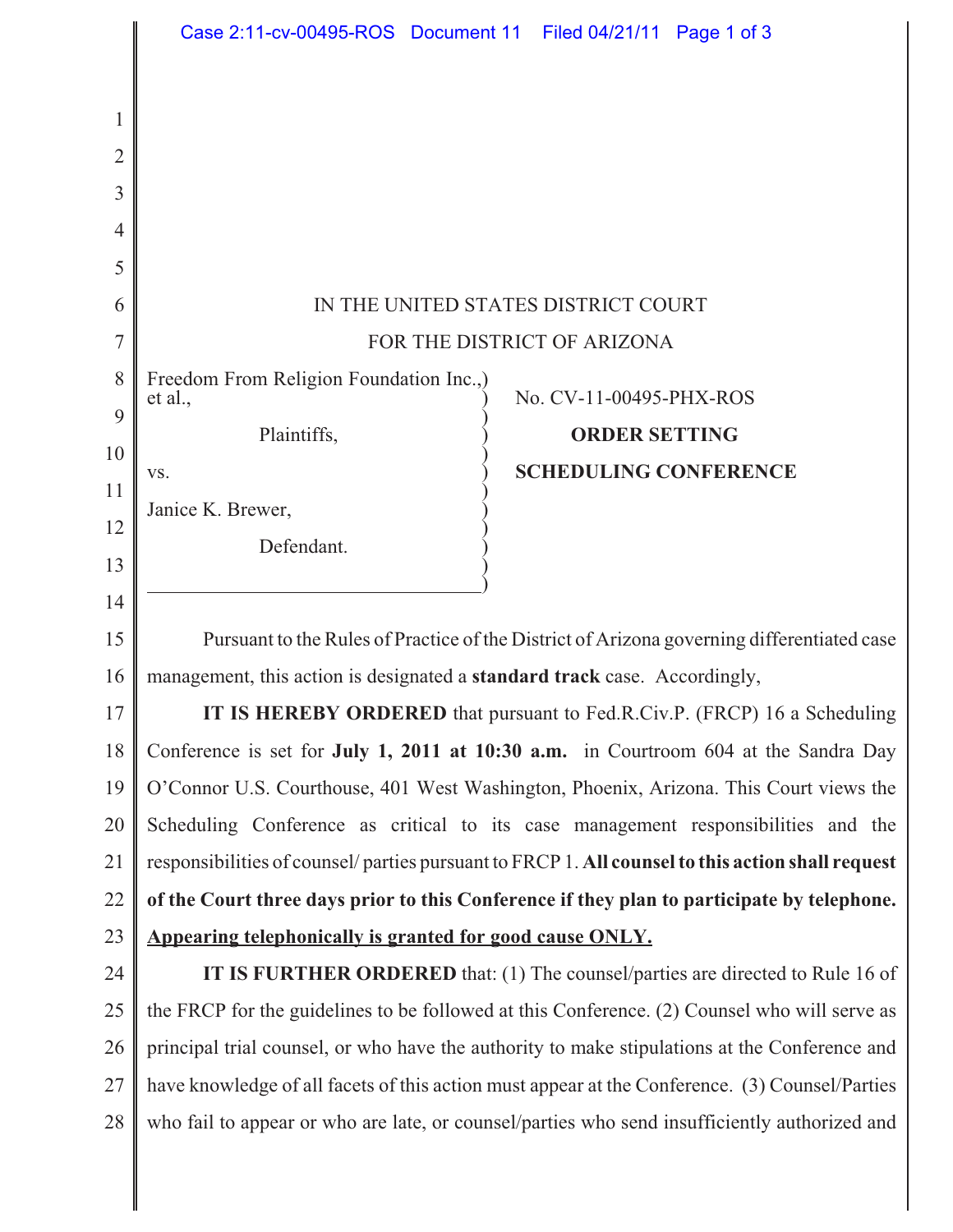1 2 knowledgeable substitutes to the Conference **shall** be ordered to pay the attorneys fees and expenses of the counsel/parties who attend the Conference.

3 4 5 6  **IT IS FURTHER ORDERED** that all counsel/parties **shall** conduct an initial **Case Management Meeting** at least twenty-one days before the Scheduling Conference in accordance with Rule 26(f) of the FRCP and **shall** discuss the matters set forth in the Court's **Agenda for Case Management Meeting**.

7 8 9 10  **IT IS FURTHER ORDERED** that it **shall** be the responsibility of the Plaintiff or Plaintiff's counsel to initiate the communication necessary with opposing counsel/parties to schedule the **Case Management Meeting**, and to prepare both the **Proposed Case Management Plan** and **Proposed Scheduling Order**.

11 12 13 14 15 **IT IS FURTHER ORDERED** that at the Case Management Meeting the counsel/parties **shall** prepare a **Proposed Case Management Plan** and a **Proposed Scheduling Order** and **shall** file them with the Court, not less than ten days before the Scheduling Conference. Counsel shall submit the Proposed Scheduling Order in Word or WordPerfect format to the Court's mailbox at silver chambers@azd.uscourts.gov.

16 17 18 19 20 **IT IS FURTHER ORDERED** that after the Scheduling Conference the Court will enter a **Scheduling Order** that **shall** control the course of this action. To the extent that the Court's **Scheduling Order** differs from the parties'/counsel's **Proposed Case Management Plan** and/or **Proposed Scheduling Order**, the Court's Order **shall** control the course of this action unless modified by Court order, pursuant to FRCP 16(b) and (c).

21 22 23 24 25 26 **IT IS FURTHER ORDERED** that counsel/parties **shall** obtain and use from this Court's website at www.azd.uscourts.gov, (refer to Judges & Courtrooms; Orders, Forms & Procedures), only the Court's forms for the **Agenda for the Case Management Meeting**, the **Proposed Case Management Plan**, the **Proposed Scheduling Order**, the **Joint Proposed Pretrial Order** and other documents and orders that are adopted and/or issued by this Court throughout the course of this action.

- 27
- 28